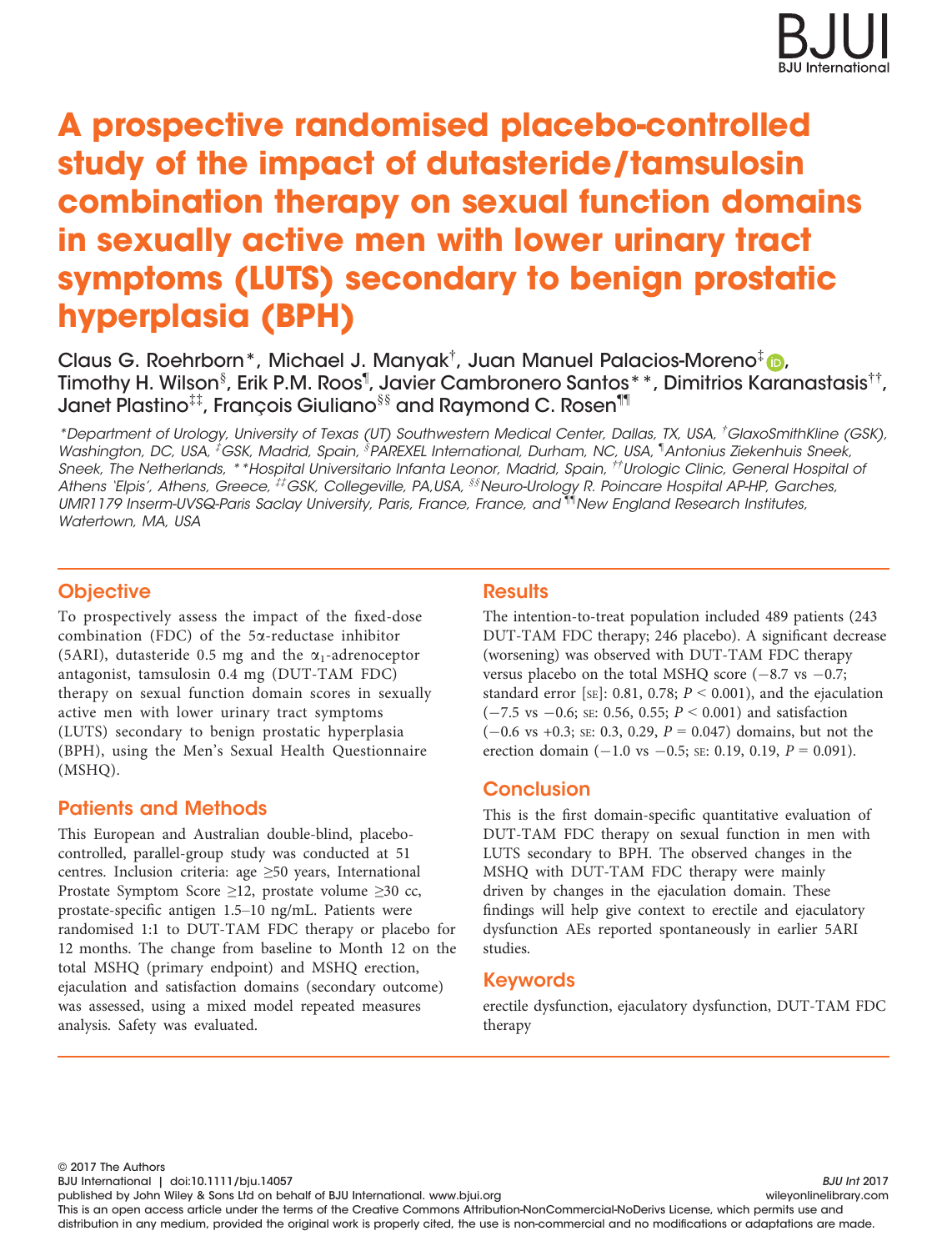# **Introduction**

Benign prostatic hyperplasia (BPH) is associated with lower urinary tract symptoms (LUTS) and is an independent risk factor for erectile dysfunction (ED) [1] and ejaculatory disorders [2]. The fixed-dose combination (FDC) of the  $5\alpha$ reductase inhibitor (5ARI), dutasteride 0.5 mg and the  $\alpha_1$ adrenoceptor antagonist, tamsulosin 0.4 mg (DUT-TAM FDC) is a recommended first-line therapy to treat moderateto-severe LUTS in men with BPH who are at risk of disease progression [3,4].

Although supported by guideline recommendations [4], patient preference [5,6], and clinical studies findings indicating efficacy [3,7–10], clinicians are reluctant to initiate 5ARI therapy due to the potential for sexual dysfunction [3,9–12]. In nearly all studies conducted in this area to date, the assessment of sexual function has been restricted to the overall incidence of sexually-related adverse events (AEs) reported spontaneously as part of regular clinical trial AE reporting [3,7–10]. There are several disadvantages to this method of reporting sexual AEs. Spontaneous AE reporting is dependent on both the subjective burden of distress and whether the patient chooses to mention it during the study visit (without prompt). In addition, this method of reporting is not quantitative, information about the onset and resolution of these AEs is often very limited, and it is subject to the patients' interpretation and possible misunderstanding of the domains of sexual function (including erection, ejaculation, orgasm/climax, and libido) [13]. Consequently, our understanding of the effects on 5ARIs and other treatments for LUTS secondary to BPH on sexual function and dysfunction is relatively poor.

During the last decade, validated quantitative scoring instruments for the precise measurement of specific domains of male sexual function have been developed [14]. Most of the existing self-administered questionnaires focus primarily on ED with limited information on orgasm, libido, ejaculation, and overall satisfaction [14]. However, the Male Sexual Health Questionnaire (MSHQ), developed for use in a BPH registry, has been validated to assess the specific aspects of male sexual dysfunction [15]. This 25-item questionnaire comprises three core domains: erection, ejaculation, and satisfaction. There are also additional items related to sexual activity, desire, and bother associated with sexual dysfunction [14].

The objective of the present study was to prospectively assess the changes in sexual function domains from baseline to 12 months, using the MSHQ, in sexually active men with LUTS secondary to BPH and risk factors for disease progression who were treated with DUT-TAM FDC therapy compared with placebo.

# Patients and Methods

#### Study Design

This was a European and Australian double-blind, placebocontrolled, parallel-group study conducted at 51 centres (GSK116115/NCT01777269; initiation date: 18 February, 2013; completion date: 5 April, 2016) comparing DUT-TAM FDC therapy (dutasteride 0.5 mg and tamsulosin 0.4 mg; one capsule daily) with placebo. Patients were randomised (1:1) to DUT-TAM FDC therapy or placebo for 12 months following a 4-week placebo run-in period. Lifestyle advice, relevant to maintaining sexual function and improving LUTS, was provided at baseline to patients in both treatment groups.

This study was approved by the appropriate regulatory and ethics committees, and performed in accordance with the Declaration of Helsinki of 2008 and Good Clinical Practice guidelines. Written informed consent was obtained from each patient before study participation. Further details on ethics and good clinical practice can be found in the Supplementary Information provided online.

#### **Patients**

Patients were sexually active men (i.e. engaged in sexual activity with a partner during the past 4 weeks and plans to be active during the next 4 weeks) aged  $\geq 50$  years, with a confirmed clinical diagnosis of BPH, an IPSS of ≥12 (at screening), a prostate volume of  $\geq$ 30 cc (assessed using transrectal ultrasonography) and a total serum PSA level of  $\geq$ 1.5 ng/mL (at screening). Prior use of BPH therapy was permitted, with the exception of 5ARIs.

Patients were excluded from this study if they had a total serum PSA level of >10.0 ng/mL (at screening), a history or evidence of prostate cancer, and/or used prohibited medications.

#### **Endpoints**

#### Primary Endpoint

The primary endpoint was the change in sexual function from baseline to Month 12, measured by change in total MSHQ score (16 questions; range 7–80; higher scores indicate better sexual function) [15].

#### Secondary Endpoint

The change from baseline in total MSHQ score at 1, 3, 6 and 9 months was assessed as a secondary endpoint. Additional secondary endpoints included: the percentage of patients reaching defined thresholds of change from baseline in the total MSHQ score at 12 months (+1, +5, +10, +15, +20, +25,  $-1, -5, -10, -15, -20, -25$  points); the change from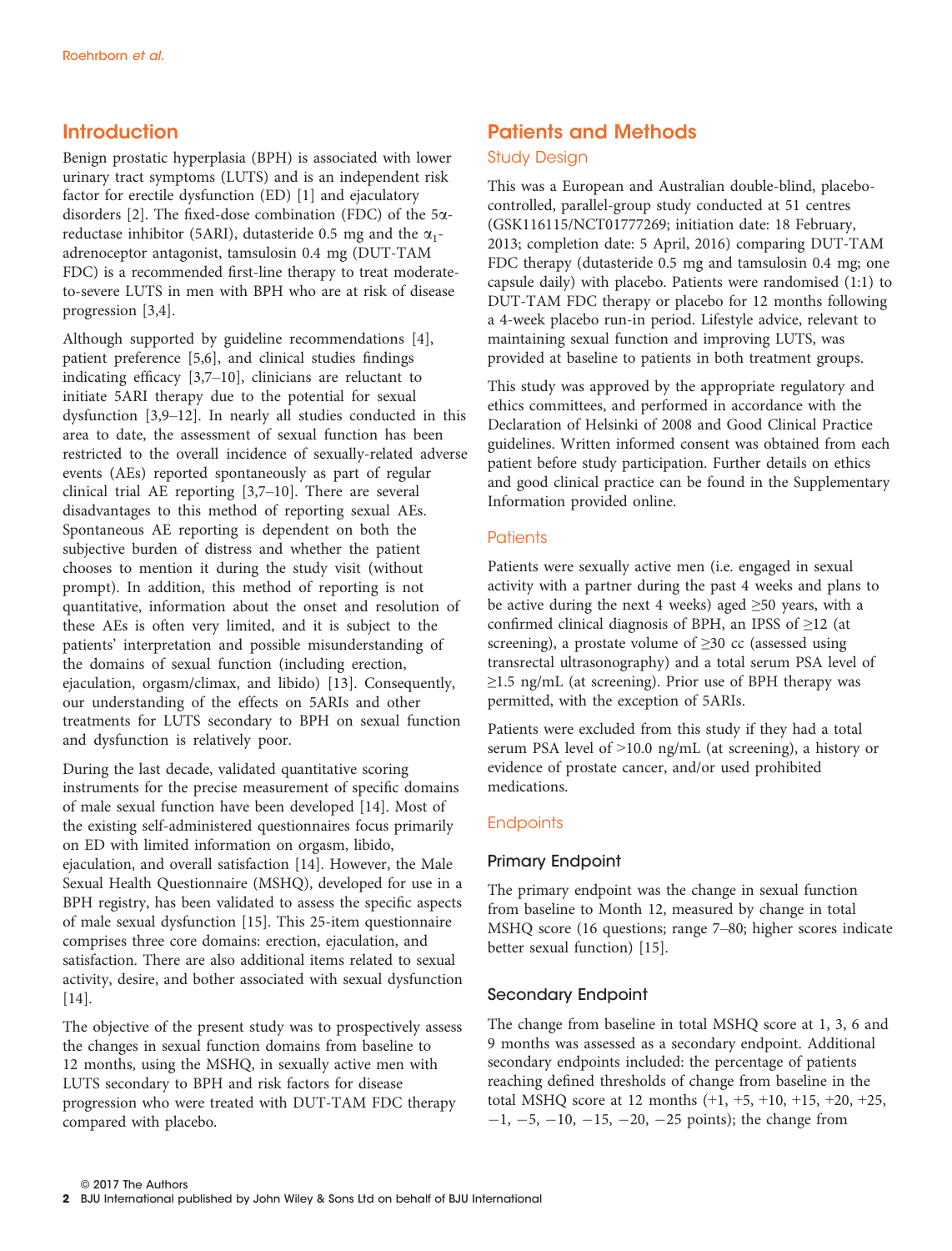baseline on the MSHQ erection (questions 1–3; range 0–15), ejaculation (questions 5–11; range 1–35) and satisfaction (questions 13–18; range 6–30) domains [15] at 1, 3, 6, 9 and 12 months; the change from baseline in the IPSS, BPH Impact Index (BII) and Patient Perception of Study Medication questionnaire (PPSM) at 0.5, 1, 3, 6, 9, and 12 months.

Safety evaluations included: the incidence of AEs, serious AEs (SAEs), drug-related AEs, serious drug-related AEs, and AEs leading to discontinuation of the study medication or study withdrawal. AEs of special interest were also assessed (including sexual and breast AEs, prostate cancer and cardiovascular AEs). Any abnormal laboratory test results or other safety assessments were recorded as AEs or SAEs.

A 6-month follow-up telephone call was conducted for men with unresolved sexual AEs at the end of the study (after discontinuation of treatment).

#### Statistical Analysis

Sample size was based on the change in the total MSHQ score. Assuming a 6-unit treatment difference with a standard deviation (SD) of 18 units, 190 patients per treatment group were required to provide a 90% power at a 0.05 significance level. Assuming a 20% withdrawal rate, 238 patients were randomised per treatment group.

The change in MSHQ score from baseline was analysed using a mixed model repeated measures (MMRM) analysis. The primary treatment comparison was the change from baseline in total MSHQ score with DUT-TAM FDC therapy vs placebo at Month 12 (primary endpoint) for the intention-totreat (ITT) population. A two-sided 95% CI was calculated for the treatment difference in the change from baseline to Month 12.

The MMRM analysis method was also used to compare the change from baseline in the total MSHQ (Months 1, 3, 6 and 9) and domains, and scores on the IPSS, BII and PPSM with DUT-TAM FDC therapy vs placebo.

For the secondary endpoints that were assessed at multiple time points (MSHQ, IPSS, BII, and PPSM scores), a stepdown procedure for interpreting the P values was adopted; therefore, the final time point was analysed first. Provided significance ( $P \le 0.05$ ) was seen at this time point, then the preceding time point was interpreted for formal statistical significance and continued step-wise through all time points. If no significance was seen, then the formal interpretation of significance was discontinued. However, testing for nominal significance continued for preceding time points.

The number and percentage of patients reaching each of the defined thresholds of change from baseline in total MSHQ

score at Month 12 were computed using an Observed Cases approach.

The proportion of patients with AEs was compared between treatment groups using Fisher's exact test.

#### **Results**

#### Study Population and Patient Disposition

The ITT population included 489 patients (243 in the DUT-TAM FDC therapy group and 246 in the placebo group; Fig. 1). Demographic and baseline characteristics were similar across both treatment groups and indicative of a population at increased risk of disease progression (Table 1).

#### Efficacy Results

#### Primary Efficacy Results

DUT-TAM FDC therapy resulted in a statistically significant  $(P < 0.001)$  reduction (worsening) in total MSHQ score at Month 12 compared with placebo, with an adjusted mean change from baseline of  $-8.7$  (standard error [SE] 0.81) in the DUT-TAM FDC therapy group vs  $-0.7$  (0.78) in the placebo group (Table 2; Fig. 2a). A greater change in mean MSHQ total score was seen from baseline to Month 12 with DUT-TAM FDC therapy (baseline: 60.6, Month 12: 53.1) compared with placebo (baseline: 61.8, Month 12: 61.6) (Fig. 3a).

#### Secondary Efficacy Results

At Months 1, 3, 6 and 9, DUT-TAM FDC therapy resulted in a statistically significant ( $P < 0.001$ ) reduction (worsening) in the total MSHQ score compared with placebo (Table 2; Fig. 2a).

Generally, the proportion of patients with an increase in the total MSHQ score at Month 12 from baseline was lower in the DUT-TAM FDC therapy group than the placebo group. Furthermore, the proportion of patients with a reduction (worsening) in the total MSHQ from baseline to Month 12 was higher in patients receiving DUT-TAM FDC therapy compared with placebo ( $\leq$ 1 point: 72% vs 52%;  $\leq$ 5 points, 60% vs 30%; 10 points, 40% vs 15%; 15 points, 27% vs 6%; 20 points, 13% vs 2%; and 25 points, 9% vs 2%; Fig. S1).

The mean scores on the MSHQ erection and ejaculation domains decreased from baseline (worsened) at all posttreatment visits in both groups (Fig. 3b,c). The mean scores for the MSHQ satisfaction domain decreased from baseline (worsened) in the DUT-TAM FDC therapy group, but not in the placebo group, at all post-treatment visits (Fig. 3d). The mean (SE) change in score from baseline at Month 12 was  $-1.0$  (0.19) with DUT-TAM FDC therapy compared with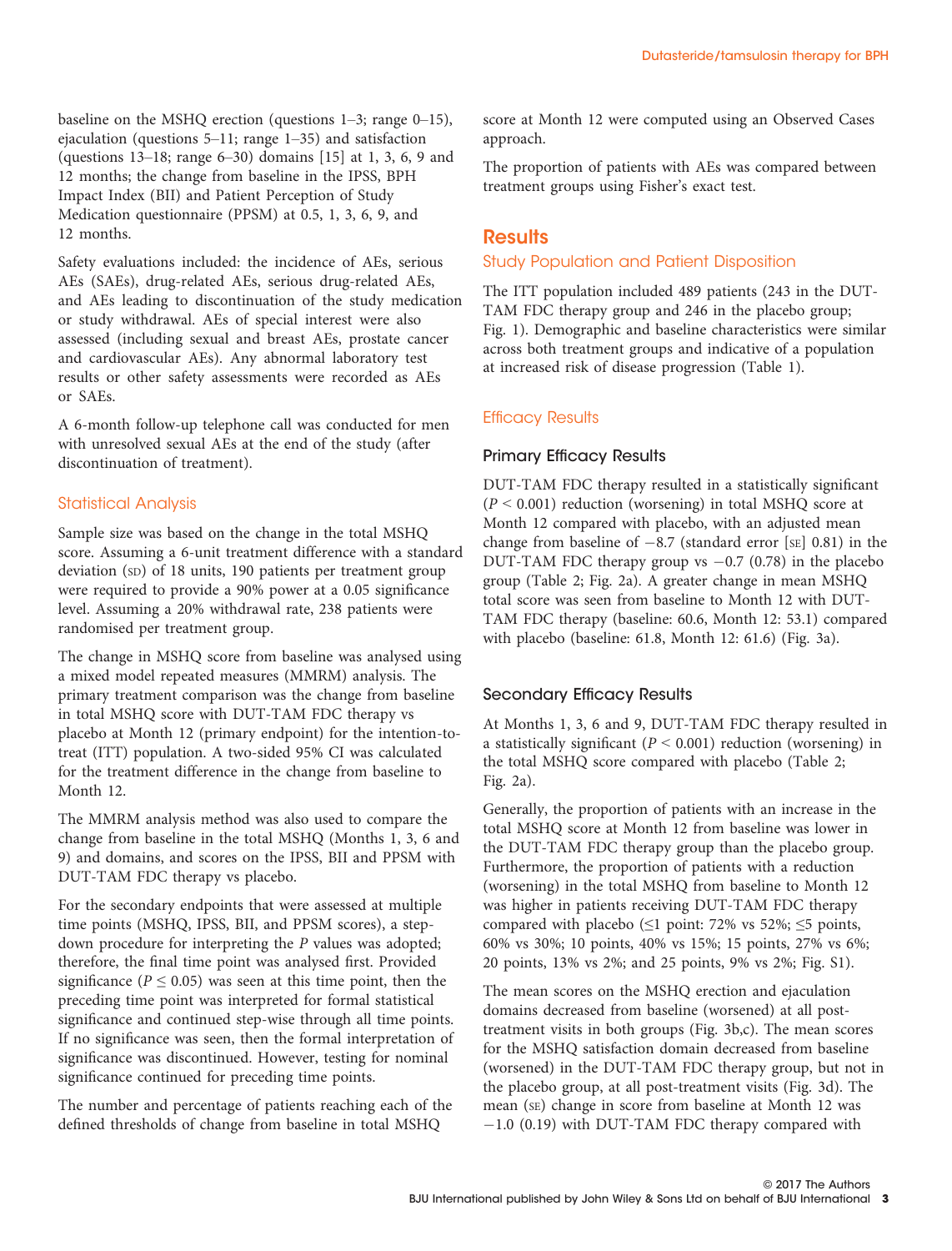Fig. 1 Patient disposition diagram. <sup>a</sup>Percentages of patients who prematurely withdrew from the study were calculated with respect to the ITT population (DUT-TAM FDC:  $n = 243$ ; placebo  $n = 246$ ).



 $-0.5$  (0.19) with placebo on the erection domain,  $-7.5$  (0.56) and  $-0.6$  (0.55), respectively, on the ejaculation domain, and  $-0.6$  (0.3) and  $+0.3$  (0.29), respectively, on the satisfaction domain (Fig. 2b–d).

For the erection domain, there were no significant betweengroup differences in the mean change in MSHQ scores from baseline at Months 1, 3, 6, 9 and 12 (Fig. 2b), compared with placebo. DUT-TAM FDC therapy resulted in statistically significant greater reductions in MSHQ scores for the ejaculation domain at all post-baseline visits  $(P < 0.001$ ; Fig. 2c) compared with placebo. For the satisfaction domain, significant differences in MSHQ scores were also seen at all post-baseline visits ( $P = 0.012$  at Month 1,  $P = 0.017$  at Month 3,  $P < 0.001$  at Month 6,  $P$  $= 0.009$  at Month 9, and  $P = 0.047$  at Month 12; Fig. 2d), compared with placebo.

Patients in the DUT-TAM FDC therapy group showed statistically significant greater reductions (improvements) in IPSS compared with placebo, at 3 ( $P = 0.006$ ), 6 ( $P < 0.001$ ), 9 ( $P = 0.013$ ) and 12 months ( $P < 0.001$ ; Table 3; Fig. S2). Statistically significant greater reductions in BII score, were seen in the DUT-TAM FDC therapy group compared with placebo at Month 12 ( $P = 0.023$ ; Table 3; Fig. S3), but not at any other time points. Patients in the DUT-TAM FDC therapy group had statistically significant greater reductions in PPSM score, compared with placebo, at 0.5 ( $P < 0.001$ ), 1  $(P < 0.001)$ , 3  $(P < 0.001)$ , 6  $(P < 0.001)$ , 9  $(P = 0.042)$  and 12 months (P < 0.001; Table 3; Fig. S4).

#### **Safety**

The proportion of patients with any AEs, SAEs, and drugrelated AEs was significantly higher in the DUT-TAM FDC therapy group than in the placebo group (Table 4). The most common drug-related AEs were those in the reproductive system and breast disorder categories. The proportion of patients with drug-related AEs was highest during the first 6 months of treatment in both treatment groups. No fatal SAEs were reported in this study.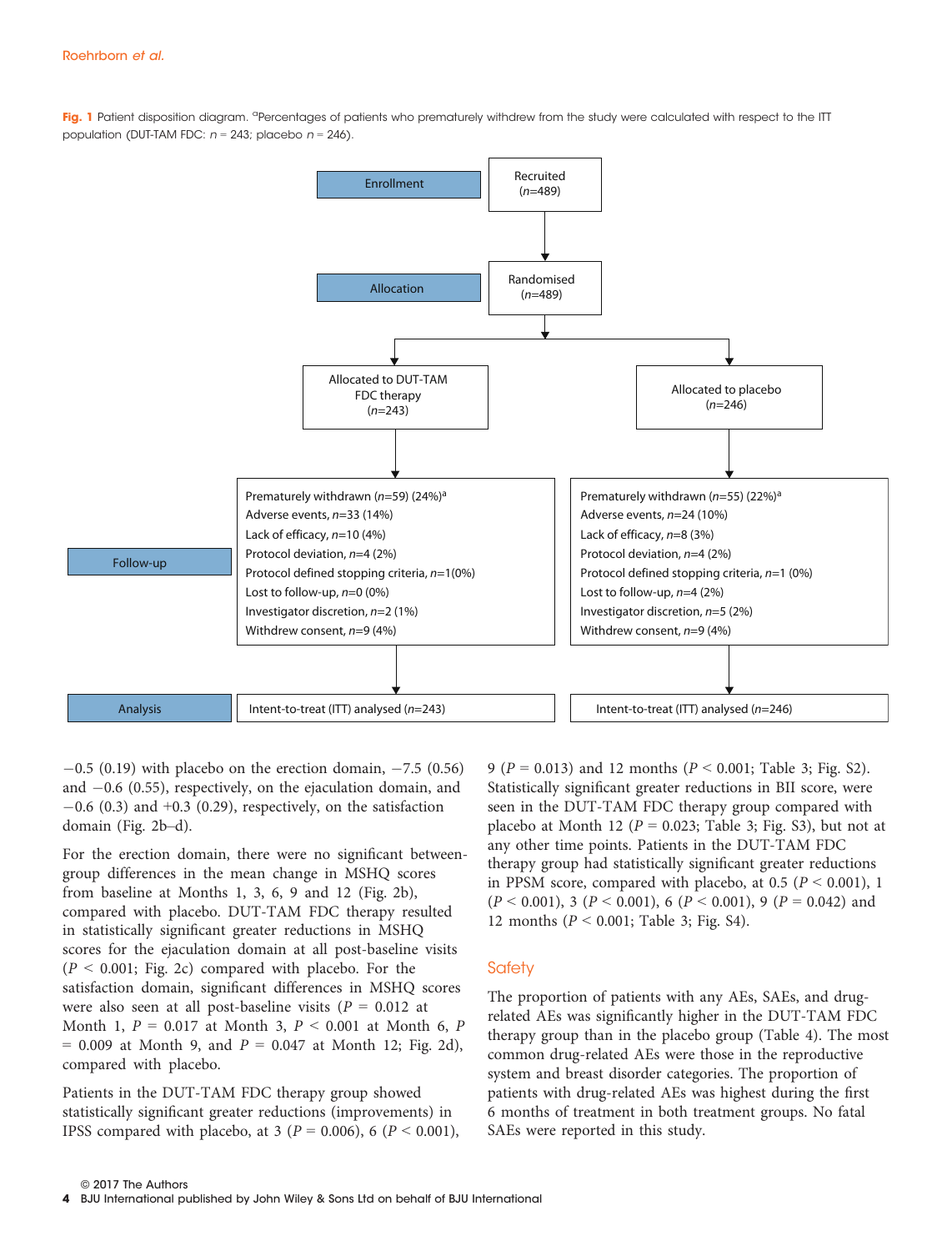Table 1 Summary of demographics and baseline characteristics (ITT population).

| <b>Variable</b>                                            | Placebo ( $N = 246$ ) | <b>DUT-TAM FDC therapy (<math>N = 243</math>)</b> | Total $(N = 489)$ |
|------------------------------------------------------------|-----------------------|---------------------------------------------------|-------------------|
| Age, years                                                 |                       |                                                   |                   |
| $\boldsymbol{n}$                                           | 246                   | 243                                               | 489               |
| Mean $(sD)$                                                | 65.4 (6.49)           | 65.7 (6.59)                                       | 65.5(6.53)        |
| Median (range)                                             | $65.0(50-87)$         | $66.0(50-84)$                                     | $65.0(50-87)$     |
| Time from clinical BPH diagnosis to treatment start, years |                       |                                                   |                   |
| $\boldsymbol{n}$                                           | 243                   | 239                                               | 482               |
| Mean $(SD)$                                                | 3.4(4.13)             | 3.8(4.57)                                         | 3.6(4.35)         |
| Median (range)                                             | $2.2(0-24.9)$         | $2.3(0-23.9)$                                     | $2.3(0-24.9)$     |
| Time from first LUTS to treatment start, years             |                       |                                                   |                   |
| $\,n$                                                      | 239                   | 238                                               | 477               |
| Mean $(sD)$                                                | 5.1(4.57)             | 5.5(5.46)                                         | 5.3(5.03)         |
| Median (range)                                             | $3.8(0.1-24.2)$       | $3.9(0.1 - 34.0)$                                 | $3.8(0.1 - 34.0)$ |
| Prostate volume, mL                                        |                       |                                                   |                   |
| $\boldsymbol{n}$                                           | 246                   | 243                                               | 489               |
| Mean (SD)                                                  | 59.0 (23.47)          | 54.9 (21.38)                                      | 57.0 (22.52)      |
| Median (range)                                             | $52.1(30-150)$        | $50.4(30-152)$                                    | $51.2(30-152)$    |
| Baseline total MSHQ score                                  |                       |                                                   |                   |
| $\,n$                                                      | 218                   | 206                                               | 424               |
| Mean (SD)                                                  | 61.8 (11.56)          | 60.6 (12.76)                                      | 61.2(12.16)       |
| Median (range)                                             | 64.0 $(14-78)$        | 63.0 $(14-78)$                                    | $63.5(14-78)$     |
| Baseline total erection score                              |                       |                                                   |                   |
| $\,n$                                                      | 232                   | 228                                               | 460               |
| Mean (SD)                                                  | 10.4(3.30)            | 10.0(3.22)                                        | 10.2(3.26)        |
| Median (range)                                             | $11(2-15)$            | $10(2-15)$                                        | $11(2-15)$        |
| Baseline total ejaculation score                           |                       |                                                   |                   |
| $\,n$                                                      | 230                   | 222                                               | 452               |
| Mean $(sD)$                                                | 27.7(6.10)            | 26.8(7.31)                                        | 27.3(6.73)        |
| Median (range)                                             | $30(1-34)$            | $30(1-35)$                                        | $30(1-35)$        |
| Baseline total satisfaction score                          |                       |                                                   |                   |
| $\boldsymbol{n}$                                           | 223                   | 209                                               | 432               |
| Mean $(sD)$                                                | 23.4 (4.94)           | 23.4(5.16)                                        | 23.4(5.05)        |
| Median (range)                                             | $24(7-30)$            | $24(9 - 30)$                                      | $24(7-30)$        |
| <b>Baseline</b> total IPSS                                 |                       |                                                   |                   |
| $\boldsymbol{n}$                                           | 243                   | 242                                               | 485               |
| Mean $(SD)$                                                | 14.8(5.31)            | 14.7(5.14)                                        | 14.7(5.22)        |
| Median (range)                                             | $15.0(3-33)$          | $15.0(1-30)$                                      | $15(1-33)$        |
| Baseline total BII score                                   |                       |                                                   |                   |
| $\boldsymbol{n}$                                           | 237                   | 233                                               | 470               |
| Mean $(sD)$                                                | 3.8(2.39)             | 4.4(2.87)                                         | 4.1(2.65)         |
| Median (min-max)                                           | $4.0(0-12)$           | $4.0(0-12)$                                       | $4(0-12)$         |
| Baseline total PPSM score                                  |                       |                                                   |                   |
| $\,n$                                                      | 237                   | 233                                               | 470               |
| Mean (SD)                                                  | 26.4(5.40)            | 26.3(4.93)                                        | 26.4(5.17)        |
| Median (range)                                             | $28.0(11-42)$         | $28.0(11-42)$                                     | $28(11-42)$       |
| Baseline total PSA level, ng/mL                            |                       |                                                   |                   |
| $\,n$                                                      | 246                   | 243                                               | 489               |
| Mean $(sD)$                                                | 4.0(2.16)             | 3.7(1.98)                                         | 3.9(2.08)         |
| Median (range)                                             | $3.6(0.7-15.5)$       | $3.2(1.5-10.0)$                                   | $3.4(0.7-15.5)$   |

A similar proportion of patients in both the DUT-TAM FDC therapy and placebo groups had serious drug-related AEs (Table 4). There was no significant difference between groups in the proportion of patients with AEs leading to study medication discontinuation or study withdrawal (Table 4).

The proportion of patients with any sexual and breast AEs of special interest was higher in the DUT-TAM FDC therapy group than in the placebo group (33% vs 14%, respectively; Table 5). At the end of treatment (Month 12), a total of 85 and 31 sexual and breast AEs of special interest were not resolved in the DUT-TAM FDC group and placebo group, respectively (Table 6). Of these AEs, 37 (44%) were resolved

at the end of the study (Month 18) in the DUT-TAM FDC group compared with seven (23%) in the placebo group. Sexual and breast AEs of special interest that were not resolved after 18 months (after the follow-up period) were primarily ejaculation disorders (five cases in the placebo group and 23 in the DUT-TAM FDC group) and altered libido (six cases in the placebo group and 12 in the DUT-TAM FDC group; Table 6). The number of unresolved erection disorders at 18 months was similar between the placebo (12 cases) and the DUT-TAM FDC (13 cases) groups (Table 6).

One patient (<1%) in the DUT-TAM FDC group and two patients in the placebo group (<1%) experienced AEs of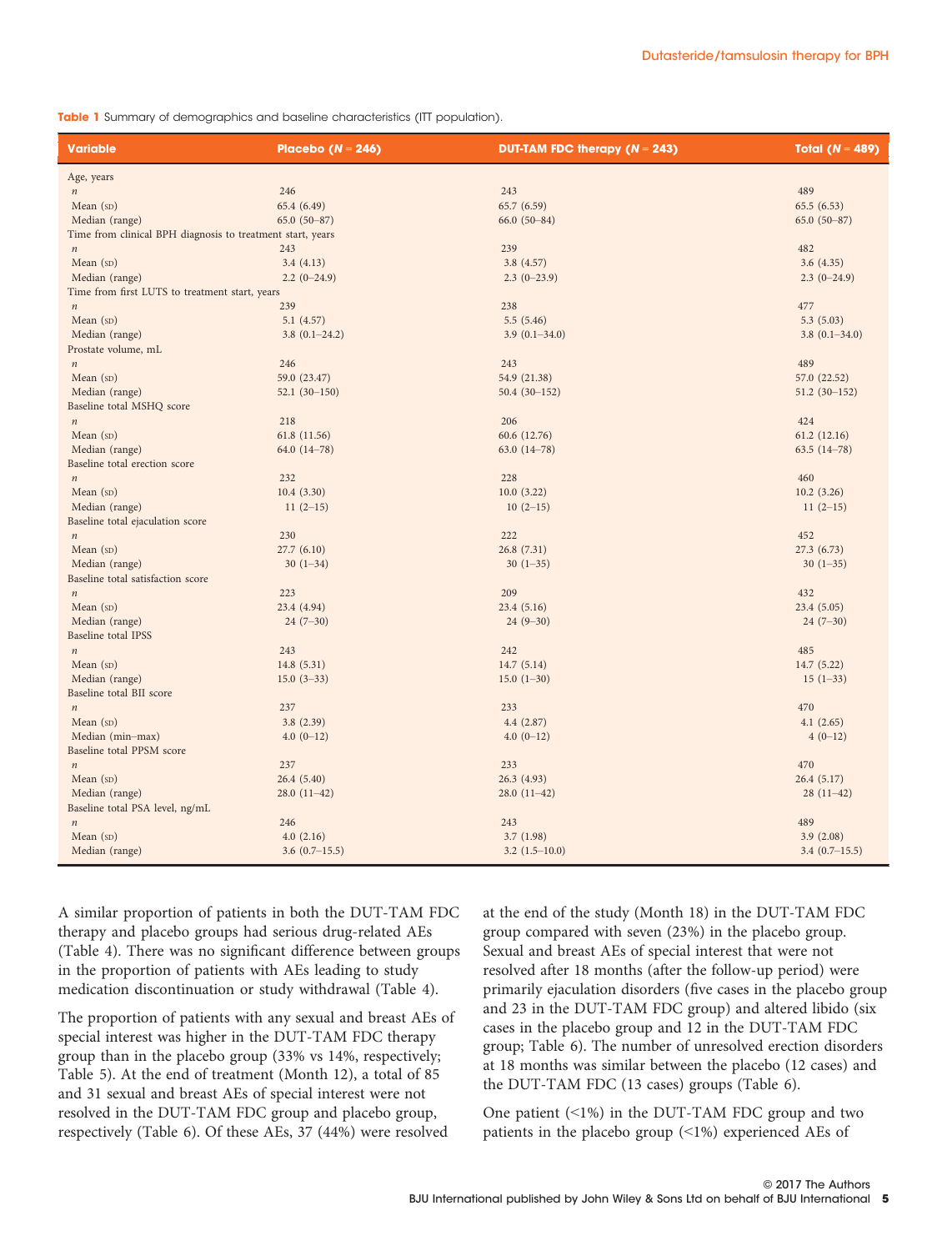| Visit    | <b>Total MSHQ score</b> | Treatment difference (DUT-TAM FDC therapy vs placebo)          |          | Erection domain score |                    |                   |           | Ejaculation domain score                                                                                                                                   |         |           | satisfaction domain score |        |
|----------|-------------------------|----------------------------------------------------------------|----------|-----------------------|--------------------|-------------------|-----------|------------------------------------------------------------------------------------------------------------------------------------------------------------|---------|-----------|---------------------------|--------|
|          | Estimate*               | $95%$ CI                                                       |          | Estimate*             | 95% CI             |                   | Estimate* | 95% CI                                                                                                                                                     |         | Estimate* | 95% CI                    |        |
| Month 1  | $-4.11$                 | $-6.01$ to $-2.21$                                             | 0.001    | $-0.20$               | $-0.62$ to 0.23    | 0.37              | $-2.89$   | $-4.07$ to $-1.70$                                                                                                                                         | 50.001  | $-0.94$   | $-1.67$ to $-0.21$        | 0.012  |
| Month 3  | $-6.43$                 | $-8.45$ to $-4.41$                                             | 0.001    | $-0.24$               | $-0.71$ to 0.24    | 0.33              | $-5.24$   | $-6.59$ to $-3.90$                                                                                                                                         | < 0.001 | $-0.93$   | $-1.69$ to $-0.17$        | 0.017  |
| Month 6  | $-9.04$                 | 11.31 to $-6.77$                                               | $-0.001$ | $-0.37$               | $-0.88$ to 0.15    | 0.16              | $-6.82$   | $-8.30$ to $-5.34$                                                                                                                                         | < 0.001 | $-1.73$   | $-2.57$ to $-0.88$        | 50.001 |
| Month 9  | $-8.82$                 | 10.96 to $-6.67$                                               | $-0.001$ | $-0.68$               | $-1.19$ to $-0.17$ | $0.009^{\dagger}$ | $-7.05$   | $-8.51$ to $-5.59$                                                                                                                                         | 50.001  | $-1.15$   | $-2.01$ to $-0.30$        | 0.009  |
| Month 12 | $-8.00$                 | $10.22$ to $-5.79$                                             | $-0.001$ | $-0.46$               | $-0.99$ to 0.07    | 0.091             | $-6.92$   | $-8.47$ to $-5.38$                                                                                                                                         | < 0.001 | $-0.83$   | $-1.65$ to $-0.01$        | 0.047  |
|          |                         | A positive treatment difference indicates a benefit of DUT-TAM |          |                       |                    |                   |           | FDC therapy relative to placebo. <sup>T</sup> This value could not be interpreted as statistically significant due to the step-down multiplicity criteria. |         |           |                           |        |

rable 2 Summary of MMRM analysis for change from baseline in total MSHQ scores and scores for the MSHQ domains (erection, ejaculation and satisfaction) (IIT population)

Summary of MMRM analysis for change from baseline in total MSHQ scores and scores for the MSHQ domains (erection, ejaculation and satisfaction) (ITT population).

prostate cancer (neither of which were high-grade cancers or related to the study medication). Cardiovascular AEs were experienced by five patients in the DUT-TAM FDC therapy group (all considered SAEs; two events led to study withdrawal) and four patients in the placebo group (SAEs,  $n$  $= 3$ ; considered drug-related,  $n = 1$ ; led to study withdrawal,  $n = 1$ ). The cardiovascular AEs were resolved in four out of the five patients in the DUT-TAM FDC group and in all patients in the placebo group.

## **Discussion**

The present study is the first to prospectively assess the domains of sexual function in men with LUTS secondary to BPH, treated with DUT-TAM FDC therapy, using validated numerical scores. The results from the present study offer both surprising insights and reassuring corrections of previously held opinions based on sexual AEs reported spontaneously in earlier 5ARI studies.

Sexual or breast AEs reported during the study were not resolved in about two-thirds of patients in the DUT-TAM FDC treatment group at the end of the study treatment period. The extended follow-up (6 months) of patients with unresolved spontaneously reported sexual AEs at the end of the 12-month treatment period also provided novel insights. At 6 months after cessation of either placebo or DUT-TAM FDC therapy, seven of 31 (23%; placebo) vs 37/85 (44%; DUT-TAM FDC) of sexual and breast AEs present at the end of the study had resolved, which may suggest a strong placebo discontinuation effect. Alternatively, these findings may provide reassurance that drug-induced AEs do resolve after discontinuation of treatment in a large number of patients. Focusing on individual AEs, only three of 15 cases of ED in the placebo group had resolved after 18 months, whilst in the DUT-TAM FDC therapy group, five of 18 cases had resolved. Therefore, the number of unresolved cases of ED after 18 months was remarkably similar between the two study groups. This is a crucial finding suggesting that persistent ED after 5ARI treatment and discontinuation of such treatment is not observed in the present study. In contrast, 6 months after cessation of treatment, five and 23 cases of ejaculation disorders remained unresolved in the placebo and DUT-TAM FDC therapy groups, respectively.

In the present study, the change in the total MSHQ score appeared to be driven largely by changes in the scores for the ejaculation domain, which reduced by 8 points on average from baseline to Month 12 in the DUT-TAM FDC therapy group (P < 0.001). At the end of the study there were 44 persistent ejaculatory AEs reported by 41 patients in the DUT-TAM FDC therapy group. These AEs included decreased semen volume, retrograde ejaculation, and ejaculation failure. Although we may not be able to fully explain the reasons for these persistent AEs and differentiate between the causes, some considerations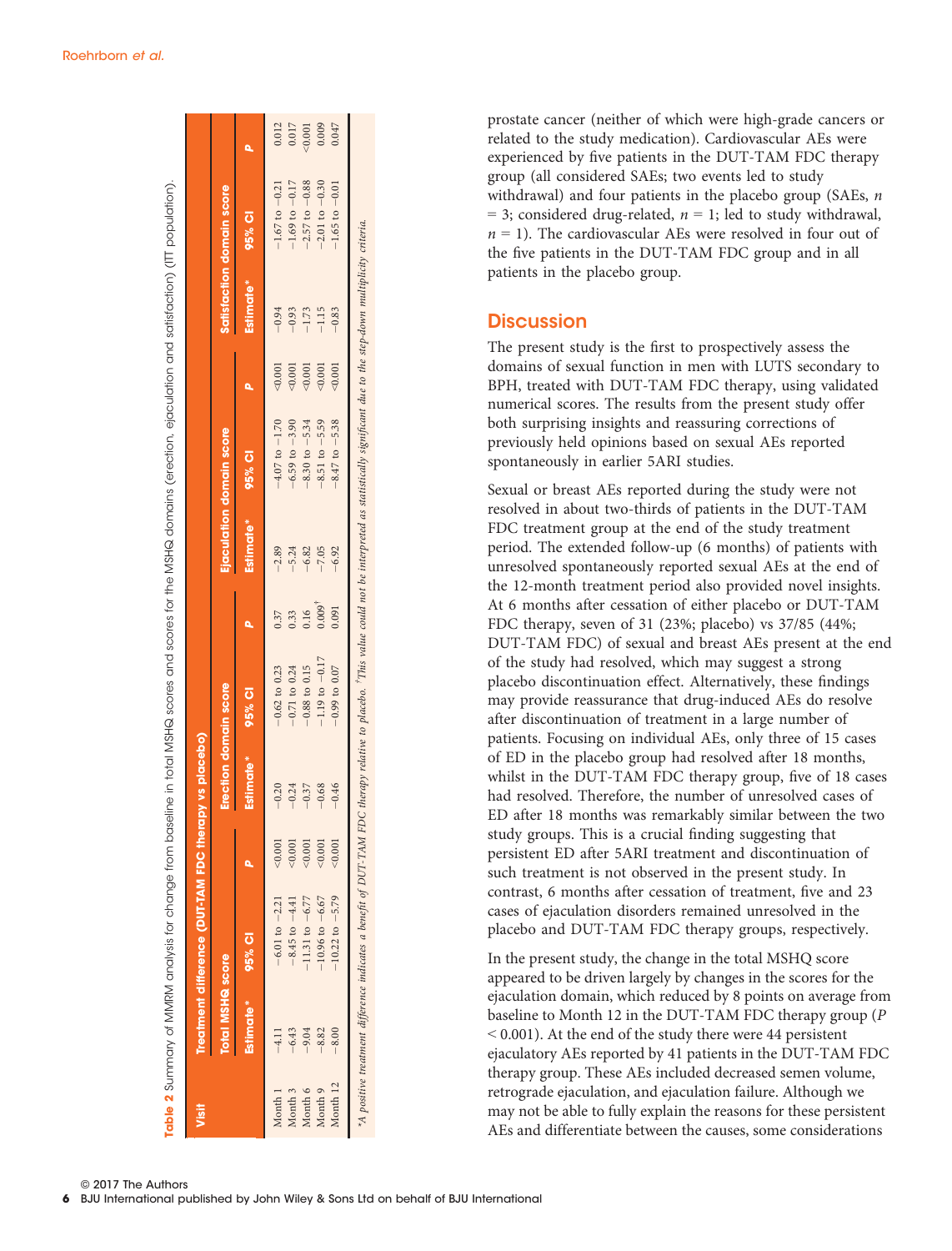Fig. 2 Adjusted mean (±sE) change in: (a) total MSHQ score, (b) erection domain score, (c) ejaculation domain score, and (d) satisfaction domain score, from baseline through to Month 12 (ITT population). \*This P value for Month 9 could not be interpreted as statistically significant due to the stepdown multiplicity criteria.



© 2017 The Authors BJU International published by John Wiley & Sons Ltd on behalf of BJU International 7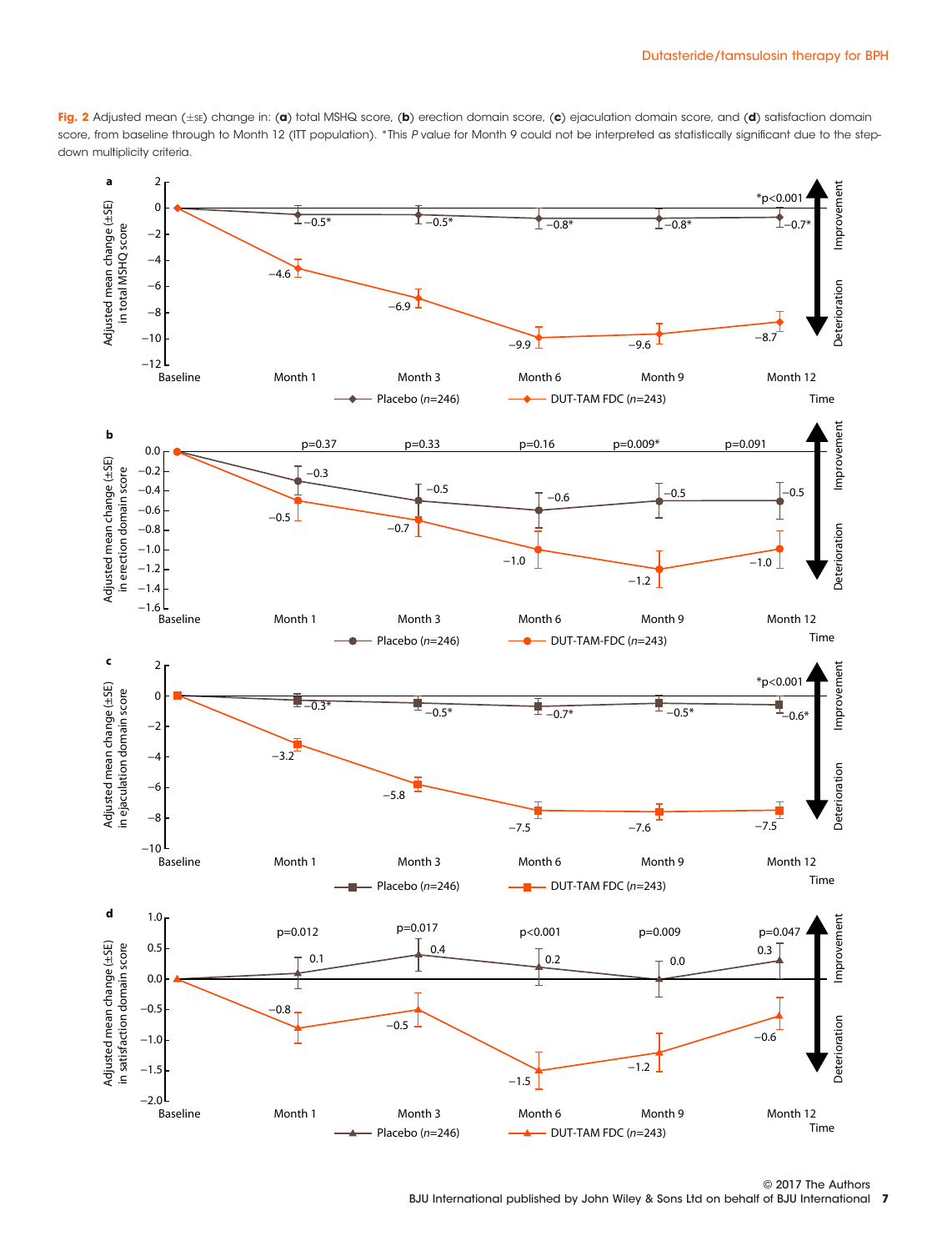

Fig. 3 Mean (±se): (a) total MSHQ score (range 7–80), (b) erection domain score (range 0–15), (c) ejaculation domain score (range 1–35), and (d) satisfaction domain score (range 6–30), from baseline through to Month 12 at each post-baseline visit (observed cases).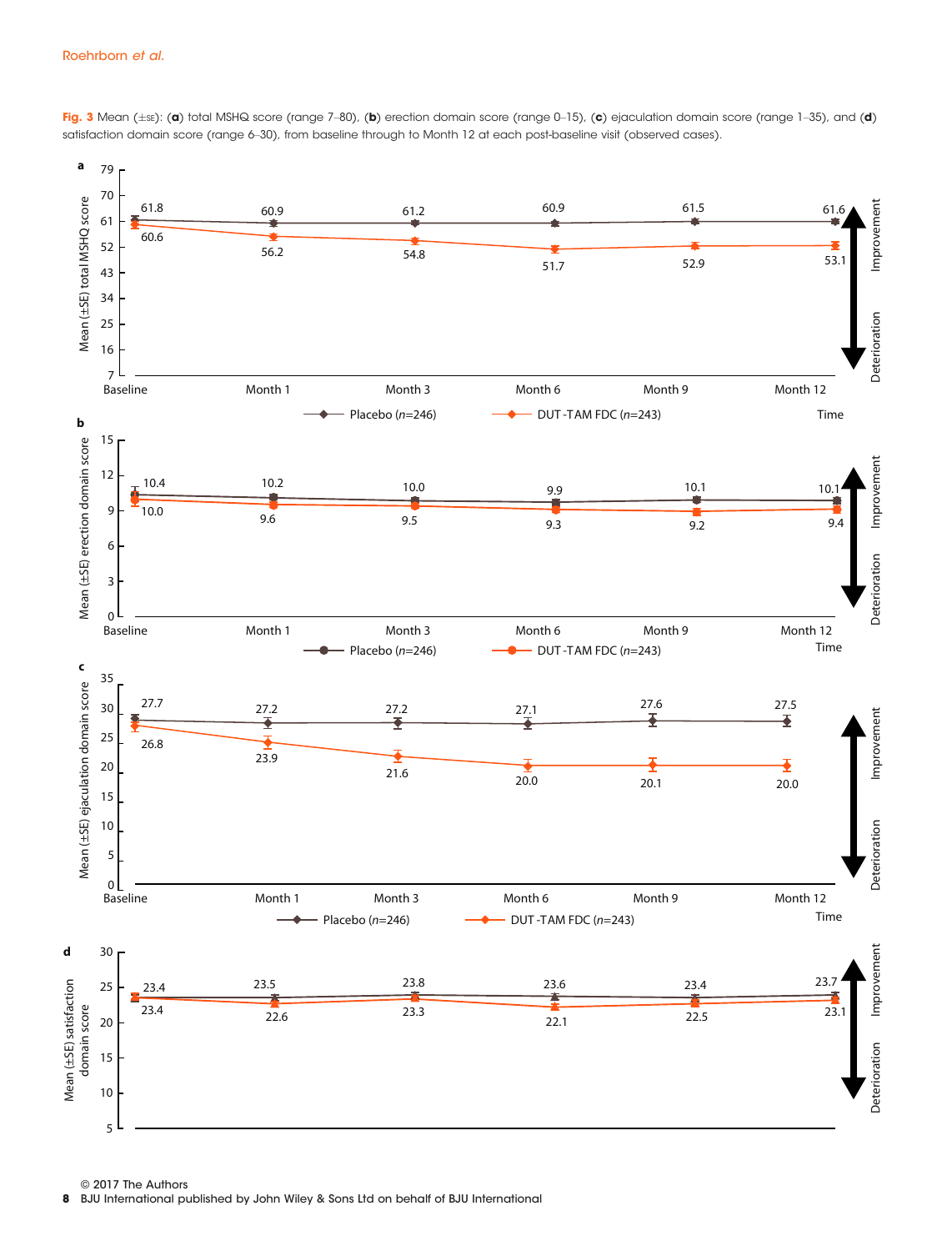| Table 3 Summary of MMRM analysis for change from baseline in total IPSS, BII and PPSM scores at Month 12 (ITT population). |  |
|----------------------------------------------------------------------------------------------------------------------------|--|
|----------------------------------------------------------------------------------------------------------------------------|--|

| <b>Visit</b>        | <b>Treatment</b>              | ITL n      | <b>Adjusted mean (SE)</b>    | Treatment difference (DUT-TAM FDC therapy vs<br>placebo) |                    |         |
|---------------------|-------------------------------|------------|------------------------------|----------------------------------------------------------|--------------------|---------|
|                     |                               |            |                              | <b>Estimate*</b>                                         | 95% CI             | P       |
| Month 12 IPSS       | Placebo<br>DUT-TAM FDC        | 246<br>243 | $-3.2(0.41)$<br>$-5.2(0.41)$ | $-1.97$                                                  | $-3.12$ to $-0.83$ | < 0.001 |
| Month 12 BII score  | Placebo<br>DUT-TAM FDC        | 246<br>243 | $-0.6(0.18)$<br>$-1.2(0.18)$ | $-0.58$                                                  | $-1.08$ to $-0.08$ | 0.023   |
| Month 12 PPSM score | Placebo<br><b>DUT-TAM FDC</b> | 246<br>243 | $-1.0(0.49)$<br>$-4.6(0.49)$ | $-3.51$                                                  | $-4.87$ to $-2.14$ | < 0.001 |

\*A negative treatment difference indicates a benefit of DUT-TAM FDC therapy relative to placebo.

#### Table 4 Summary of AEs (ITT population).

| AE type, $n$ (%)                                   | Placebo ( $N = 246$ ) | <b>DUT-TAM FDC therapy (<math>N = 243</math>)</b> |
|----------------------------------------------------|-----------------------|---------------------------------------------------|
| Any AE                                             | 116(47)               | 139 $(57)^*$                                      |
| Any SAE                                            | 9(4)                  | 27 $(11)^{\dagger}$                               |
| Any drug-related AE <sup>§</sup>                   | 42(17)                | $86(35)^{\ddagger}$                               |
| <b>ED</b>                                          | 15(6)                 | 21(9)                                             |
| Retrograde ejaculation                             | 3(1)                  | 20(8)                                             |
| Ejaculation disorder                               | $2 (-1)$              | 15(6)                                             |
| Ejaculation failure                                | $2 (-1)$              | 6(2)                                              |
| Gynaecomastia                                      | 3(1)                  | $2 (-1)$                                          |
| Decreased libido                                   | 12(5)                 | 19(8)                                             |
| Decreased semen volume                             | $2 (-1)$              | 11(5)                                             |
| <b>Dizziness</b>                                   | 0(0)                  | 4(2)                                              |
| Any serious drug-related AE                        | $2 (-1)$              | $2 (-1)$                                          |
| Any AE leading to study medication discontinuation | 20(8)                 | 33(14)                                            |
| Any AE leading to study withdrawal                 | 23(9)                 | 33(14)                                            |

\*P = 0.03;  ${}^{\dagger}P$  = 0.002;  ${}^{\dagger}P$  < 0.001.  ${}^{\S}\geq$ 1% in any group.

Table 5 Number of patients with unresolved sexual or breast AEs of special interest on treatment and at 12 months (end of treatment).

| <b>AE</b> type                                                                                     | Placebo ( $N = 246$ ) | <b>DUT-TAM FDC therapy (<math>N = 243</math>)</b> |
|----------------------------------------------------------------------------------------------------|-----------------------|---------------------------------------------------|
| Patients with any sexual or breast AE of special interest (on treatment), $n$ (%)                  | 34(14)                | 79 (33)                                           |
| Patients with any sexual or breast AE of special interest at 12 months (end of treatment), $n$ (%) | 23(9)                 | 58 (24)                                           |

Table 6 Number and type of unresolved AEs and sexual or breast AEs of special interest at 12 months (end of treatment) and 18 months (after followup).

| <b>AEs not resolved</b>    | Placebo ( $N = 246$ )<br>Number of events |           | <b>Number of events</b> | <b>DUT-TAM FDC therapy (<math>N = 243</math>)</b> |  |  |
|----------------------------|-------------------------------------------|-----------|-------------------------|---------------------------------------------------|--|--|
|                            | 12 months                                 | 18 months | 12 months               | 18 months                                         |  |  |
| Total number of AEs        | 31                                        | 24        | 85                      | 48                                                |  |  |
| ED                         | 15                                        | 12        | 18                      | 13                                                |  |  |
| Ejaculation disorders      |                                           |           | 44                      | 23                                                |  |  |
| Altered (decreased) libido |                                           |           | 21                      | 12                                                |  |  |
| Breast disorders           |                                           |           |                         |                                                   |  |  |

can be offered. It has been previously observed that tamsulosin induces anejaculation in a substantial number of patients [16,17] and this is likely to contribute to both spontaneously

reported AEs and changes in the MSHQ score. Owing to drug clearance, tamsulosin, however, cannot contribute to the residual ejaculatory AEs reported at 6 months after the end of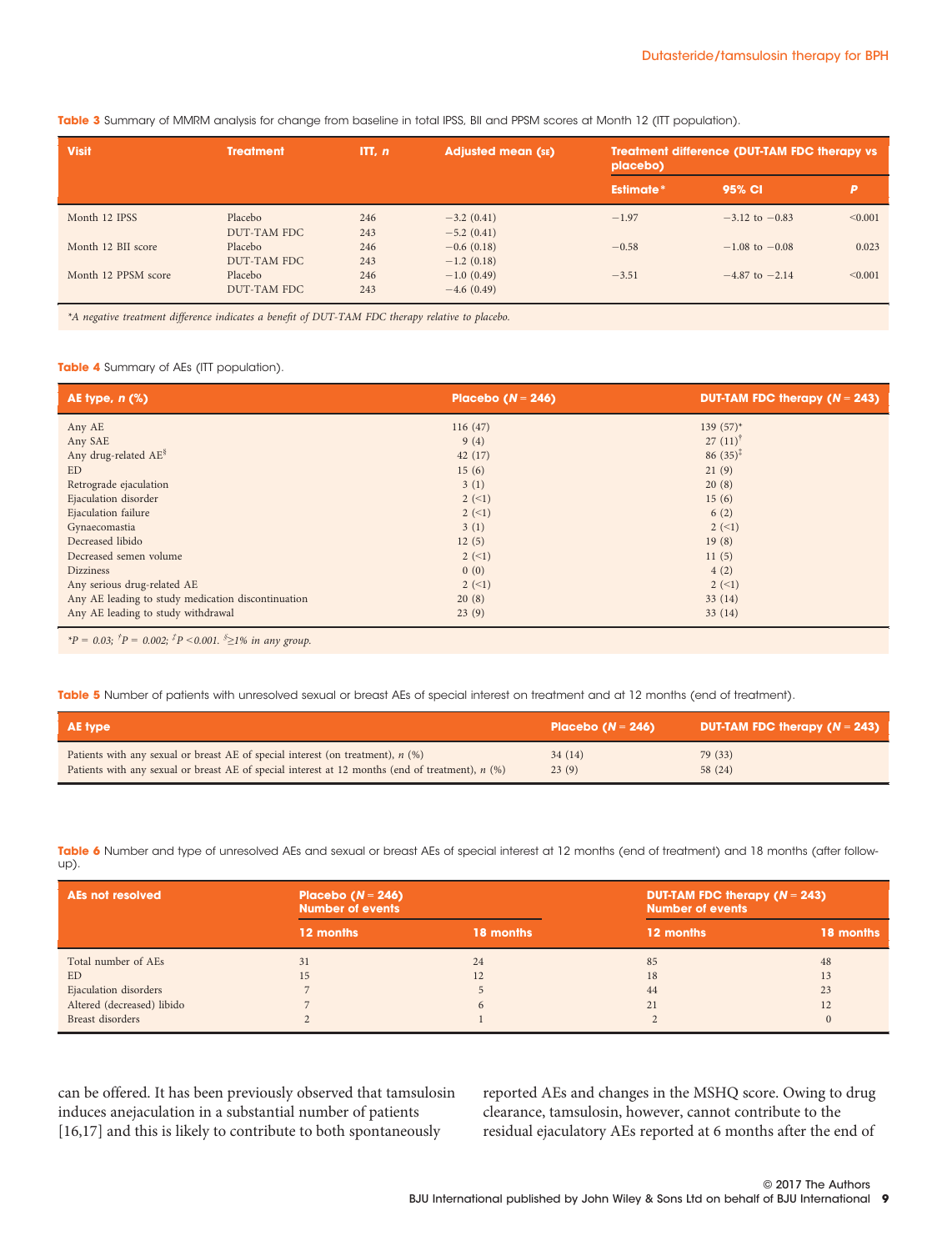treatment [18]. Over time, dutasteride therapy has been associated with shrinkage of the prostate gland by 25–30% [19], by inducing atrophy in the glandular epithelial component (i.e. the location of the production of prostatic secretions accompanying the sperm in the ejaculate), hence the decrease in the volume of fluid in the ejaculate, or the semen volume. Amory et al. [19] studied the change in semen volume in healthy volunteers undergoing dutasteride therapy for 52 weeks and found an overall decrease of ~30%. However, the changes in semen volume ranged from a 50% increase to a 100% decrease, i.e. no semen fluid at all. At least a 50% decrease in semen volume was seen in ~20% of patients undergoing dutasteride therapy (JK Amory, C Wang, RS Swerdloff, BD Anawalt, AM Matsumoto, WJ Bremner, SE Walker, LJ Haberer, RV Clark, unpublished). Amory et al. [19] also showed that 6 months after drug cessation in dutasteridetreated patients, there was still a measurable decrease in semen volume (at least 50%) in 15% of patients (Amory et al., data not published). Thus, the residual spontaneously reported ejaculatory AEs at 6 months after the end of treatment reported in the present study may be due to the residual reduction in semen volume induced by dutasteride. Further evaluation of the reduction in semen volume and its relation to ejaculatory disorders, reported in patients receiving 5ARIs as monotherapy or in combination with a-blockers, is needed to understand the clinically relevant impact of these AEs.

Focusing on the changes seen using the validated numerical scores, a substantial decrease in the total MSHQ score of 8.7 points occurred from baseline to Month 12 in the DUT-TAM FDC therapy group (compared with  $-0.7$  in the placebo group), indicating worsening of sexual function. The change in the total MSHQ score appeared to be driven largely by changes in the scores for the ejaculation domain, which decreased by 7.5 points from baseline to Month 12 in the DUT-TAM FDC therapy group ( $P < 0.001$ ). The reduction (worsening) in both total MSHQ and ejaculation domain scores, caused by DUT-TAM FDC therapy, seemed to stabilise at Month 6, remaining substantially unchanged beyond this time point.

In contrast, the absolute changes from baseline and the differences at 12 months between placebo and the DUT-TAM FDC therapy group, for the erection and overall satisfaction domains, were numerically very small and unlikely to be clinically relevant. Previous studies have shown the sensitivity of total MSHQ scale scores to both diagnostic status and treatment conditions [2,20,21]. The ejaculation domain subscale of the MSHQ has shown treatment sensitivity to pharmacological and other treatments of BPH [22,23], although a minimum clinically meaningful change in ejaculation has yet to be determined.

In a small study evaluating the change in sexual function in 22 men treated with dutasteride therapy or placebo for 12 months, there was no significant difference between

treatment groups in the International Index of Erectile Dysfunction (IIEF) and MSHQ scores [24]. However, there was a numerical reduction in the total MSHQ scores in patients treated with DUT-TAM FDC therapy. As above, further research into the correlation of IIEF and MSHQ domain score trajectories over time and their relation to the reporting of AEs, will aid our understanding of the clinically relevant impact of 5ARIs and a-blockers in combination with 5ARIs on sexual dysfunction.

A limitation of the present study is that the clinical relevance of the observed changes in total MSHQ score and the individual domain scores is uncertain. However, the magnitude of change in both the MSHQ total and ejaculation dysfunction domains compared to placebo was considerable and was clinically correlated with spontaneous AEs reported. Furthermore, whilst the present study assessed sexual satisfaction, quality of life, and satisfaction with treatment using the MSHQ, BII and PPSM questionnaires, there was no in-depth assessment of quality of life (e.g. using a dedicated quality-of-life questionnaire, such as the WHO Quality of Life or 36-Item Short Form Survey). The study duration was 12 months, and as such, the long-term effects of dutasteride and tamsulosin combined treatment on sexual function could not be evaluated. A further limitation is the lack of tamsulosin-only and dutasteride-only arms, which would be valuable in establishing the impact of monotherapies on sexual function (as assessed by the MSHQ, a validated questionnaire).

Despite evidence showing higher levels of ED in patients treated with combined therapy [3,9,10], recent research has found that the risk of ED was not increased with the use of 5ARIs, alone or in combination with  $\alpha$ -blockers, compared with a-blockers alone, in patients with symptomatic BPH [25]. However, current knowledge of 5ARIs with regard to safety is largely based on spontaneous reporting and may be inaccurate [3,7–10]. Factors, such as age [26], co-medications [27], patients' and physician's perceptions [28], comorbidities [29,30], and how information is collected in clinical studies (at baseline, during the trial and follow-up) [31,32] may affect the onset and reporting of sexual dysfunction. Additionally, given that ED is a progressive disorder, the development of this condition in some men may only be seen in longitudinal studies and may not be attributed to medication but rather the natural decline in erectile function.

A recent meta-analysis reported that ejaculatory dysfunction was significantly more common with 5ARIs compared with placebo (odds ratio [OR]: 2.73;  $P < 0.001$ ) [33]. It was also reported that ejaculatory dysfunction was significantly more common with the use of combined therapy compared with 5ARIs alone (OR 2.76;  $P = 0.02$ ) or  $\alpha$ -blockers alone (OR 3.75;  $P < 0.001$ ) [33]. Another study examined the effects of doxazosin, finasteride and combined therapy among men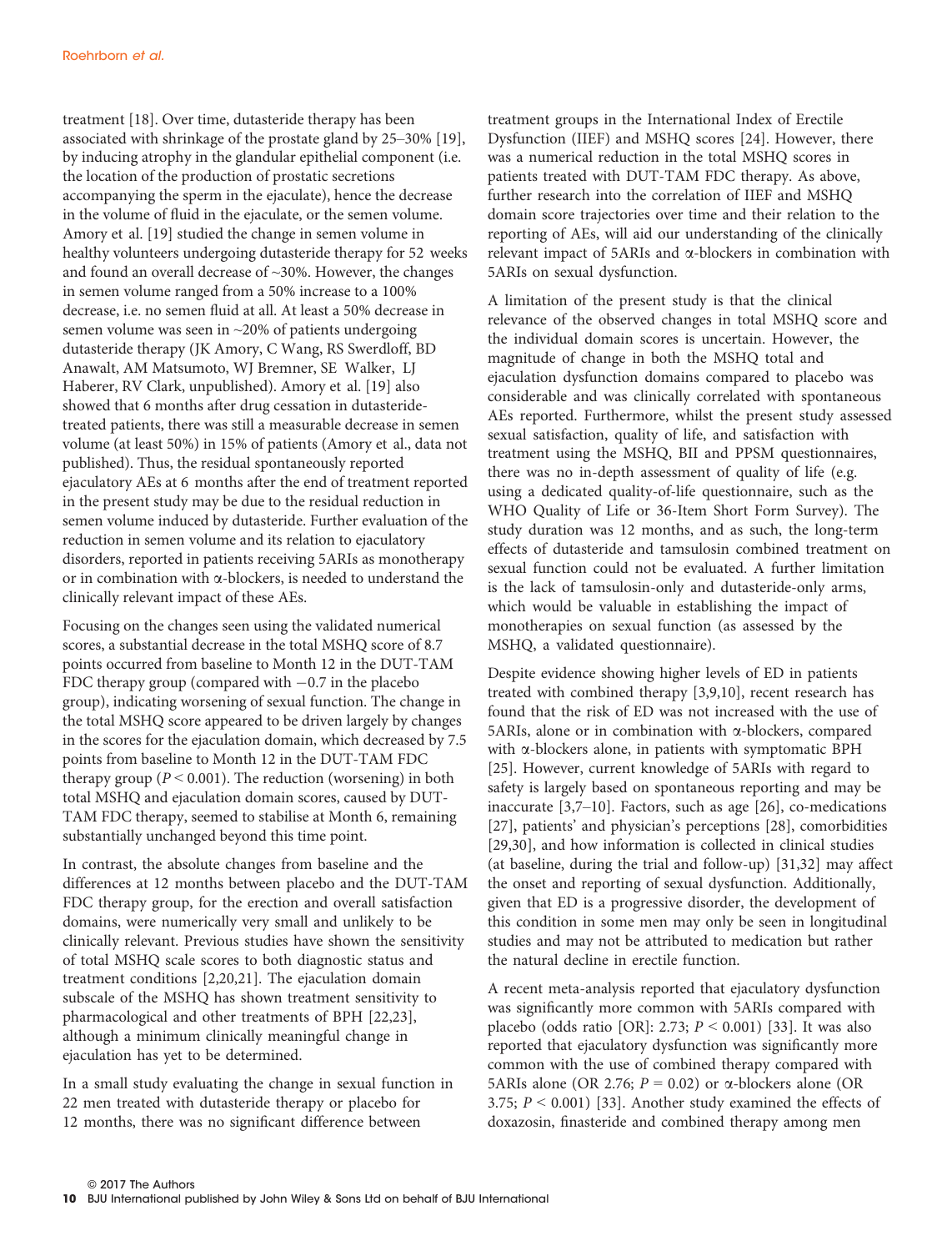with LUTS associated with BPH on sexual function assessed by the Brief Male Sexual Function Inventory (an 11-item validated, self-administered questionnaire assessing sexual drive, erectile function, ejaculatory function, sexual problems, and overall sexual satisfaction) over 4 years [34]. The results from that study revealed that men treated with combined therapy experienced statistically significant worsening of erectile and ejaculatory function compared with placebo; however, there was no comparable decrease in overall sexual satisfaction [34].

Consistent with these findings, results from the present study provide evidence for the association of ejaculatory dysfunction with combined therapy in a population of patients with symptomatic BPH. In the present study, the MSHQ has been used for the first time to prospectively assess ejaculatory disorders in patients treated for LUTS associated with BPH. These findings provide more detail than spontaneously reported AEs from earlier dutasteride studies. AEs documented in the present study were similar in incidence to those reported in previous studies of combined therapies for BPH [3,9,10], where ED and retrograde ejaculation are the most commonly reported. In the present study, retrograde ejaculation was reported in 9% of patients in the DUT-TAM FDC therapy group vs 1% in the placebo group, although this should be more accurately described as anejaculation as described by Wolters and Hellstrom [35].

Treatment with DUT-TAM FDC therapy was associated with a significant improvement in the patient's BPHrelated quality of life at Month 12, as measured using the BII. DUT-TAM FDC therapy also resulted in significantly greater BPH symptom improvement, as measured by the IPSS, at Months 3, 6, 9 and 12, compared with placebo. Patients in the DUT-TAM FDC therapy group also showed statistically significant greater reductions in PPSM scores, compared with placebo, at 0.5, 1, 3, 6, 9 and 12 months. Therefore, combined therapy was beneficial relative to placebo in treating LUTS in sexually active men with BPH. These findings may help to inform clinicians and their patients when considering combined therapy to treat BPH.

The present study is the first prospective study to give a domain-specific assessment of the effects of 5ARI (dutasteride) and  $\alpha_1$ -adrenoceptor antagonist (tamsulosin) combined treatment on sexual function and to provide direct comparison with a placebo population. The changes in total MSHQ score were driven by changes in the scores for the ejaculation domain. From the present study, it is implied that both 5ARIs and  $\alpha$ -blockers may contribute to ejaculation disorders. These findings will help provide more context to the sexual function AEs reported spontaneously in earlier 5ARI studies.

# **Acknowledgements**

This study was funded by GlaxoSmithKline (GSK; study number: GSK116115/NCT01777269). Lisa Auker, PhD, of Fishawack Indicia Ltd, UK, provided medical writing support, which was funded by GSK, but did not contribute to the study design, or acquisition, analysis or interpretation of data.

#### Conflicts of interest

Claus G. Roehrborn was previously employed as a consultant to GSK. Michael J. Manyak and Juan Manuel Palacios-Moreno are employees of GSK. Janet Plastino is an employee of GSK and owns stocks/shares in GSK. Javier Cambronero Santos is a principal investigator for Astellas Pharma, GSK. Timothy H. Wilson is an employee of PARAXEL International (Durham, NC, USA) and owns stocks/shares in GSK. Francois Giuliano is a consultant for Pfizer, Sanofi, Menarini, Recordati, Ipsen and Novelator. Raymond C. Rosen received research support from Bayer Healthcare, Shionogi and Pfizer. Erik P.M. Roos and Dimitrios Karanastasis have nothing to disclose.

#### **References**

- 1 Nash J. Benign prostatic hyperplasia: risk factors and management. GM 2010; 364–68. Available at: [https://www.gmjournal.co.uk/media/21691/](https://www.gmjournal.co.uk/media/21691/july2010p364.pdf) [july2010p364.pdf](https://www.gmjournal.co.uk/media/21691/july2010p364.pdf). Accessed October 2017.
- 2 Rosen RC, Fitzpatrick JM. Ejaculatory dysfunction in men with lower urinary tract symptoms suggestive of benign prostatic hyperplasia. BJU Int 2009; 104: 974–83
- 3 Roehrborn CG, Siami P, Barkin J et al. The effects of combination therapy with dutasteride and tamsulosin on clinical outcomes in men with symptomatic benign prostatic hyperplasia: 4-year results from the CombAT study. Eur Urol 2010; 57: 123–31
- 4 Gravas S, Bach T, Bachmann A et al. EAU guidelines on management of non-neurogenic male lower urinary tract symptoms (LUTS), incl. benign prostatic obstruction (BPO), 2016. Available at: [https://uroweb.org/wp](https://uroweb.org/wp-content/uploads/Non-Neurogenic-Male-LUTS_2705.pdf)[content/uploads/Non-Neurogenic-Male-LUTS\\_2705.pdf.](https://uroweb.org/wp-content/uploads/Non-Neurogenic-Male-LUTS_2705.pdf) Accessed October 2017
- 5 Emberton M, Marberger M, de la Rosette J. Understanding patient and physician perceptions of benign prostatic hyperplasia in Europe: The Prostate Research on Behaviour and Education (PROBE) Survey. Int J Clin Pract 2008; 62: 18–26
- 6 Ertel P, Adalig B, Demircan I, Lartey B, Manyak MJ. Understanding patient and physician perceptions of benign prostatic hyperplasia in Asia Pacific, Latin America and the Commonwealth of Independent States: the Prostate Research on Behaviour and Education (PROBE) II survey. Int J Clin Pract 2016; 70: 870–80
- 7 Debruyne F, Barkin J, Erps PV, Reis M, Tammela TL, Roehrborn C. Efficacy and safety of long-term treatment with the dual 5a-reductase inhibitor dutasteride in men with symptomatic benign prostatic hyperplasia. Eur Urol 2004; 46: 488–95
- 8 Roehrborn CG, Boyle P, Nickel JC, Hoefner K, Andriole G. Efficacy and safety of a dual inhibitor of 5-alpha-reductase types 1 and 2 (dutasteride) in men with benign prostatic hyperplasia. Urology 2002; 60: 434–41
- 9 Kirby RS, Roehrborn C, Boyle P et al. Efficacy and tolerability of doxazosin and finasteride, alone or in combination, in treatment of symptomatic benign prostatic hyperplasia: the Prospective European